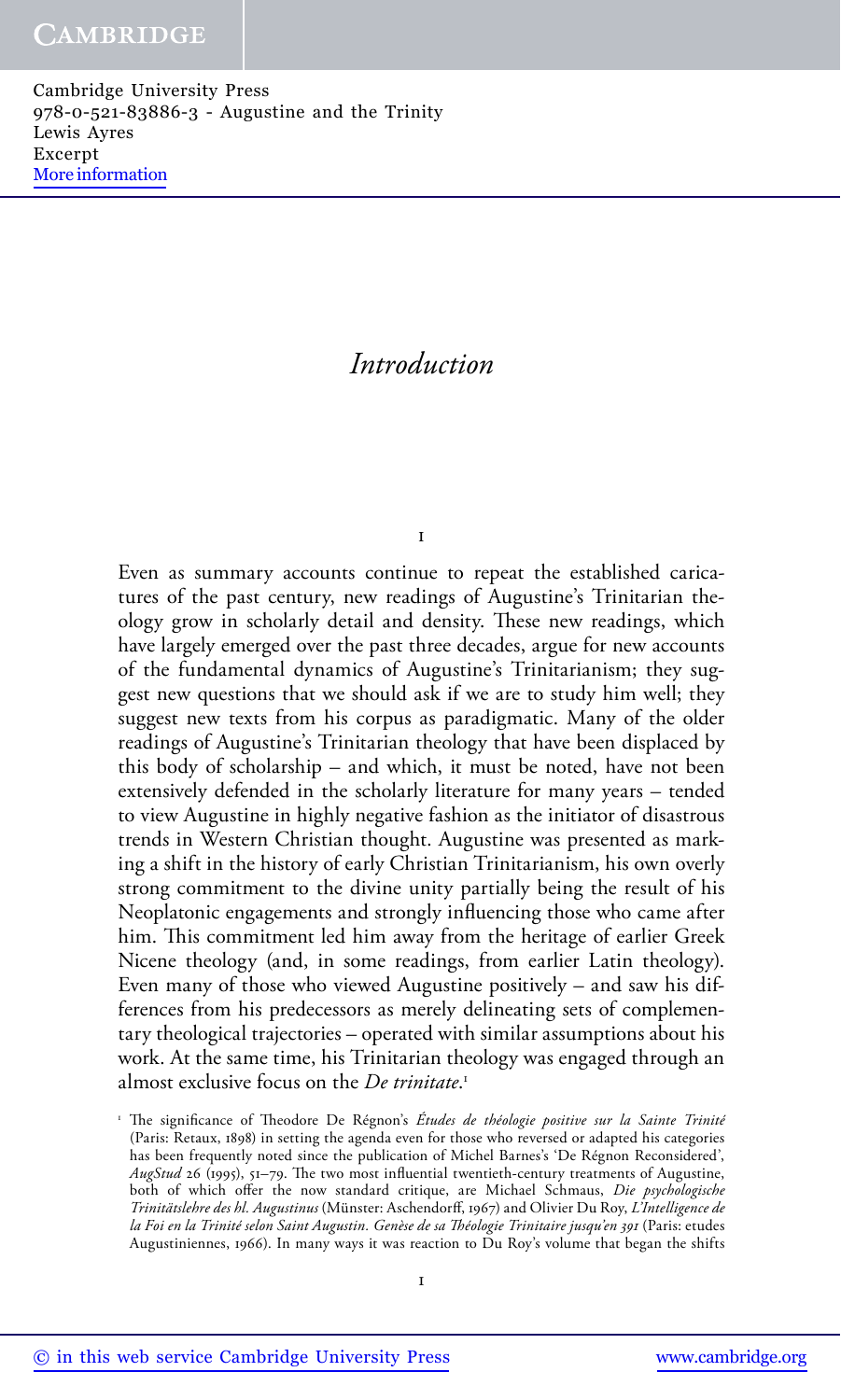# 2 *Introduction*

This book is both parasitic on and a contribution to these new readings and it may thus be helpful to note in general terms some of their common themes and emergent trajectories. I say 'emergent trajectories' because, since the mid-1960s, most scholars of Augustine's Trinitarian theology have held to some of the positions I describe here: only in the past fifteen or twenty years has it begun to be possible to point to those who hold to all. It is important to note that these common themes concern not only questions of doctrinal 'content', but also questions of method. Thus, the past few decades have seen a growing emphasis on studying Augustine against the background of his immediate peers and predecessors, both theological and philosophical. In the specific field with which I am concerned, once the unlikelihood of Augustine's Trinitarian theology being best understood as primarily an adaptation of earlier Greek pro-Nicene theology was established by Berthold Altaner, scholars have come to put increasing weight on Augustine's interaction not only with major Latin theologians such as Ambrose and Hilary, but also with the less-wellknown figures of late fourth-century Latin theology and on attempting to identify what might have been available to Augustine in translation. At the same time, rather than assuming that Augustine as major thinker must naturally have been in primary dialogue with the major figures of classical philosophy, scholars have come to see his philosophical knowledge as far more piecemeal, far more dependent on his readings in figures such as Cicero and Apuleius who summarized the opinions of those we moderns count as the 'major' figures of the ancient philosophical tradition. Students of Augustine have also become far more attentive to the extent to which his philosophical and theological knowledge grew over his extensive literary career: the Platonic engagements of the *De civitate Dei* tell us little about his knowledge during the 380s.

These methodological emphases have resulted in a greater readiness to note significant development in Augustine's thought and even the experimental quality of some of his mature texts. A text such as the *De trinitate* is thus increasingly viewed not as a non-polemical summative statement, but as the product of many years of development – and of a development that did not end with the final words of that text. Increasing awareness of the peculiar concerns and nature of this work is also leading scholars to become aware of discontinuities as well as continuities between Augustine's statements here and elsewhere in his corpus. Against

in reading of Augustine that I sketch here. For further discussion of modern readings specifically of the *De trinitate*, see Roland Kany's excellent *Augustins Trinitätsdenken. Bilanz, Kritik und Weiterführung der modernen Forschung zu 'De trinitate'* (Tübingen: Mohr Siebeck, 2007).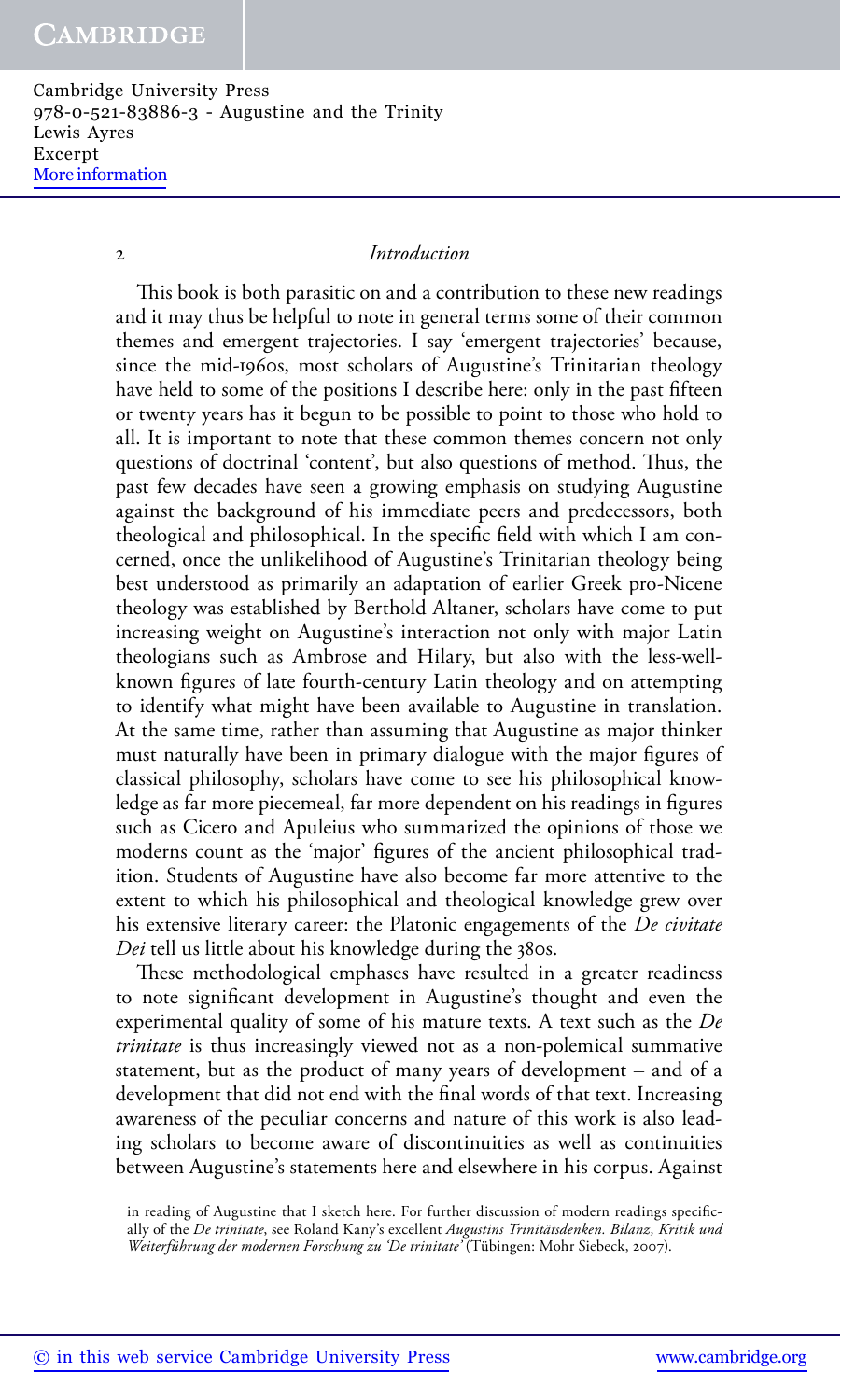#### *Introduction* 3

this background Augustine certainly appears as a distinctive figure, but he does so in part because of his highly personal engagement with those predecessors.

In terms of content, the new scholarship that I am delineating here has directly rebutted some of the most common charges against Augustine made in the last century or so. This recent literature has paid much attention to the ways in which Augustine's Trinitarian theology is deeply shaped by Christological themes. Our faith in the Trinity begins in attention to the scriptural rule of faith. Our growth in understanding is shaped by the transformation of intellect and affection from an obsession with the material to a love for the eternal that occurs in Christ (and through the Spirit) that, in turn, is a following in reverse of the route by which Christ's humanity reveals the divine.

Increasing attention to this Christological focus has been closely related to a growing interest in the exegetical foundations of his Trinitarian theology. Rather than viewing Augustine's Trinitarianism as the product of primarily philosophical concerns, recent scholarship has seen Augustine's theology as deeply rooted in the exegetical dimensions of the Trinitarian controversies that were so central a part of late fourth-century theological development. We will see a number of significant examples of this engagement throughout the book.

The same scholarship has argued against the idea that Augustine's Trinitarian theology inappropriately asserts the unity of God over the diversity of the persons. One of my own central arguments in this book will be that while recent scholarship has rightly emphasized Augustine's insistence on the irreducibility of the persons, we can push further and see him as moving, in the decade between 410 and 420, towards a sophisticated account of the divine communion as resulting from the eternal intra-divine acts of the divine three. While this account is stated very tentatively, Augustine is consistently clear that the Trinitarian life is founded in the Father's activity as the one from whom the Son is eternally born and the Spirit proceeds. In this emphasis Augustine is, I will suggest, revealed as one of the most interesting and important interpreters of Nicaea's 'God from God and Light from Light'. Building on the recent work of Richard Cross, I will also argue that Augustine's idiosyncrasy and theological fruitfulness stem in part from the manner in which he rejects the usefulness of genus and species terminologies for describing the relations between the divine three.

It is important to note that the scholarly trends I have summarized here have resulted not only in the development of a sophisticated response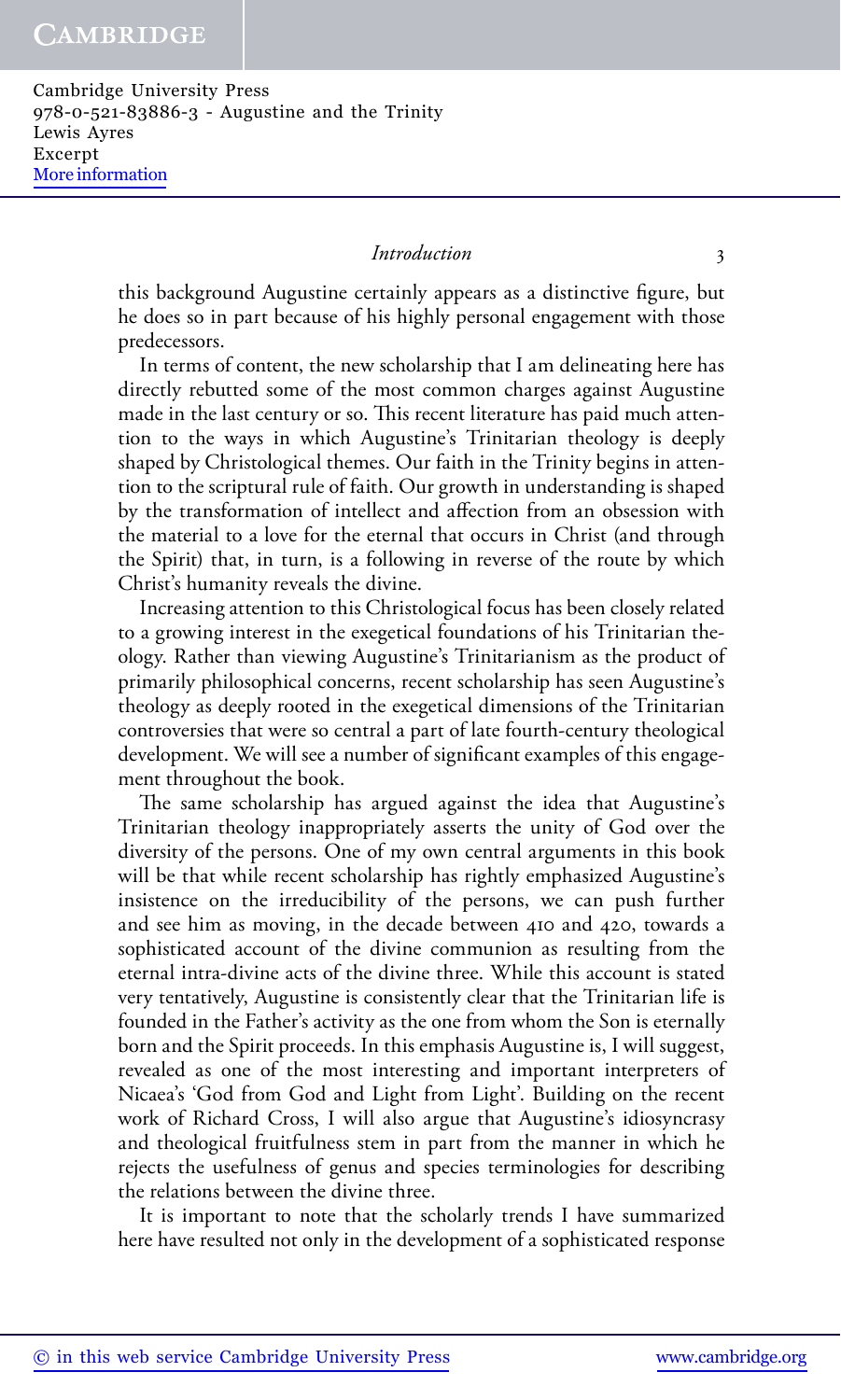#### 4 *Introduction*

to the extensive critique made of Augustine's Trinitarianism over the past century, but also in a reappraisal of the positive reading of Augustine common within the Thomist tradition. In a way parallel to the best of the *ressourcement* movement during the twentieth century, this new reading suggests that while Augustine is at times a precursor of medieval concerns, at many points he is pursuing a different agenda in a different theological and philosophical context. The emergence of this new Augustine, then, need not be tied to an attempt to supplant Thomas, but to present others alongside Thomas as sources for the Catholic theologian.

I intend that this book contribute to these revisionist readings by focusing on two themes: Augustine's struggles to articulate the Trinitarian communion or life of the three irreducible 'persons'; his developing understanding of how we grow in understanding of the Trinity, how we progress towards the contemplation of God that is a participation in the Trinitarian life. Given these foci, it is important to note three things that this book is not. In the first place, it is not a detailed study of the development of Augustine's Trinitarian theology through to the end of his career. I have discussed the development of particular aspects when it was important to do so, but I have made no systematic attempt to describe the history of every theme that I discuss. In particular, although I have made some use of material from Augustine's *Contra sermonem Arrianorum* (418) and from his late polemical engagement with the Homoian bishop Maximinus (427), I offer no extended treatment of these works. Eventually, I hope, Michel Barnes will produce a book on the development of Augustine's Trinitarian theology complementary to this that will fill significant gaps in our knowledge. In the second place, this book is not a commentary on the *De trinitate*. Although I spend considerable time with the *De trinitate*, I frequently use exposition of that text as a way into other key texts of Augustine's corpus that help to illustrate its concerns. In other places I discuss the *De trinitate* in order to highlight its peculiar and at times unique status. This is especially true of the extended discussions of Chapters 10 and 11.<sup>2</sup>

In the third place, this book does not offer a detailed study of how Augustine sees the saving action of God as a Trinitarian event, nor how

<sup>2</sup> A full-scale commentary on the work is much to be desired. Basil Studer, *Augustins De Trinitate. eine Einführung* (Paderborn: Schöningh, 2005) is a welcome addition to the literature. But while Studer's work is of great significance for the revisionary scholar of Augustine's Trinitarian theology, in many ways it represents only a bridge between older and newer ways of reading him. For example, it is interesting that he continues (pp. 186–8) to see in Augustine a 'unitarian' tendency in part based on his supposed reliance on a 'psychological' analogy.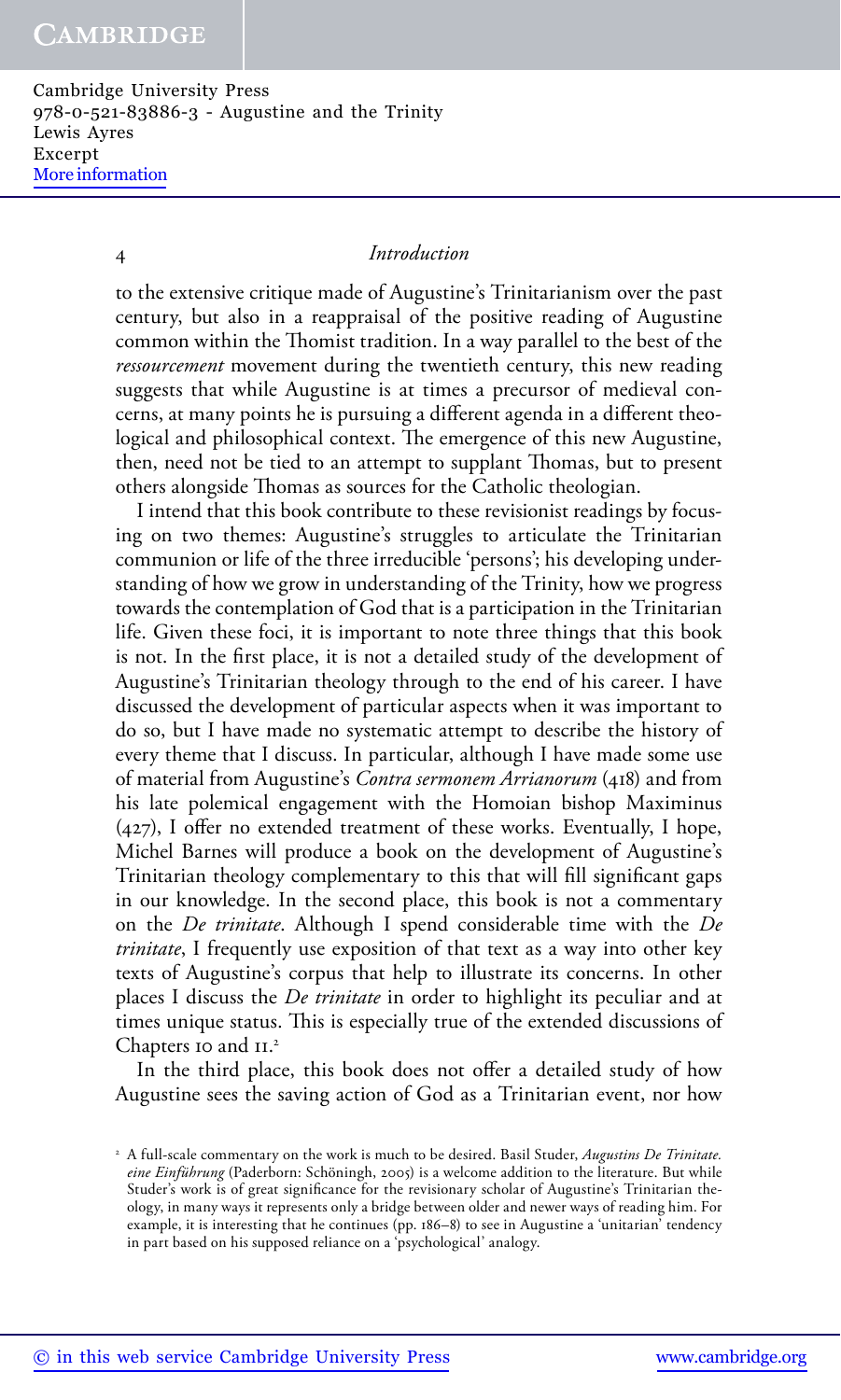#### *Introduction* 5

he consequently sees Christian life as shaped by the Trinity. Some central themes are developed, others adumbrated. Most importantly, at a number of points through the book I discuss ways in which Augustine understands Christian life as a growth towards a contemplation that is also a participation in the divine life. Augustine sees this growth as occurring through the reformation of the soul by Christ and Spirit. The exploration of faith is an activity both philosophical and, for those so gifted, an integral part of the reformation effected through grace. Chapter 6 hints at a number of ways in which Augustine sees the Spirit as active within the Body of Christ, demonstrating that for all his insistence on the interior leading of the individual Christian, Augustine sees the work of sanctification as a corporate and ecclesial work. The Epilogue to the book in part draws together some of these themes, but there is room here for a host of further studies.

ii

Like most authors I would be delighted if readers begin with the Introduction and make their way through the whole of this book. Nevertheless, without offering a hostage to fortune (or reviewers) it may be helpful to note that there are a number of points at which one could begin reading. Chapters 1–3 form a distinct unit, discussing the origins of Augustine's Trinitarian theology. I argue that Augustine's texts, even those written before his baptism in the spring of 387, reveal a twofold engagement with non-Christian Platonism and with Latin pro-Nicene theology. Over the years that follow, these initial engagements are sustained, Augustine's developing Trinitarianism being formed significantly by his anti-Manichaean concerns. These concerns set an agenda and push Augustine in directions that will mark his Trinitarian theology throughout his career. In 393 we see Augustine's pro-Nicene debts emerge with far greater clarity in the *De fide et symbolo*, a text whose importance has been consistently underrated. These chapters revolve around very detailed readings of a few early texts in Augustine's corpus and will be hard going for those readers unfamiliar with this material. Nevertheless, for a persuasive case to be developed, this work is necessary.

Chapters 4–6 also form a unit. Chapter 4 initially considers a summary text from *De trinitate* 1 whose date is uncertain but which likely contains some early material, and ends with a wider consideration of Augustine's attitude to the text of Scripture as a foundation for doctrinal argument. Chapter 5 considers the background to Augustine's account of our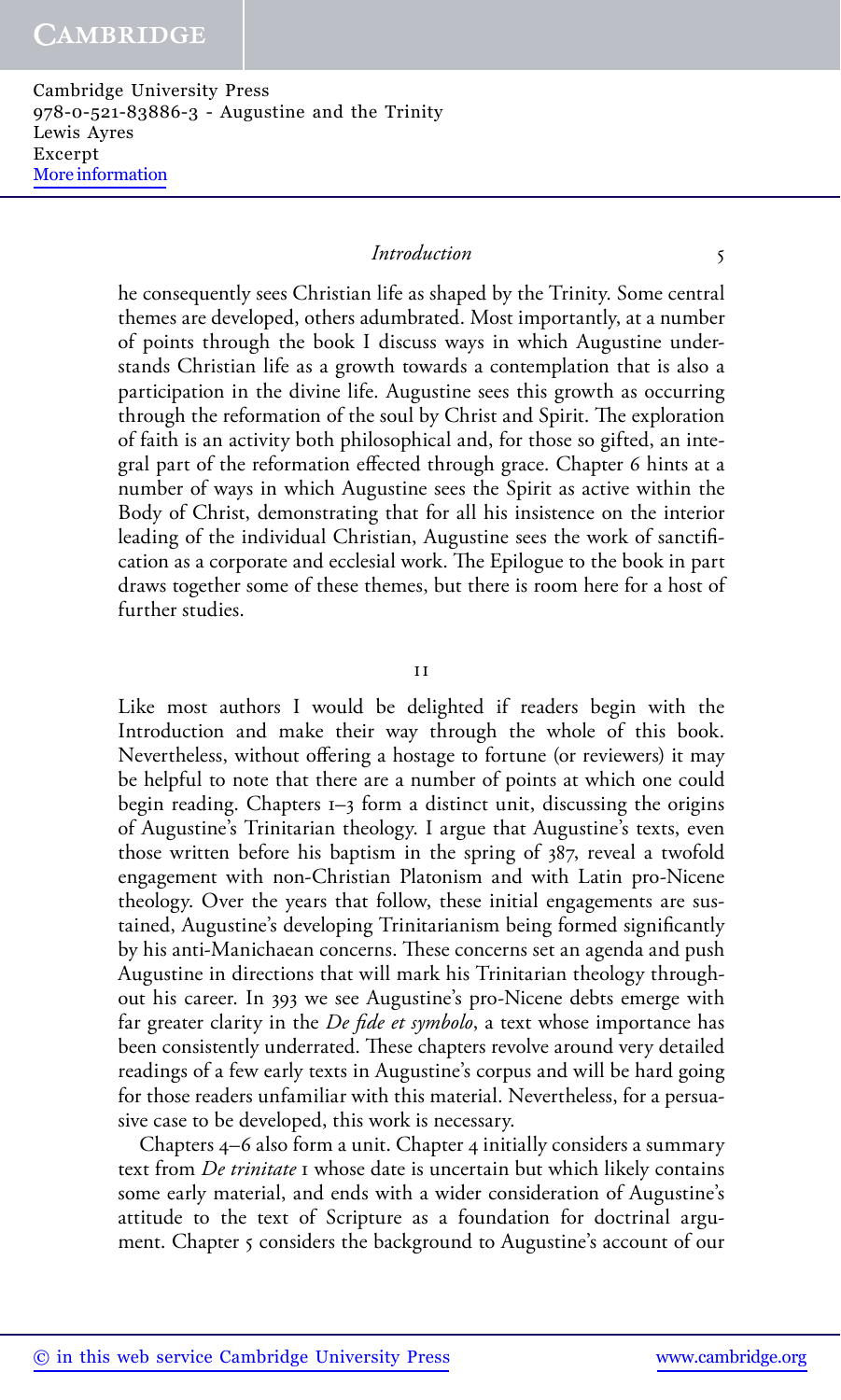## 6 *Introduction*

possible growth in understanding of Trinitarian faith, looking at his early engagement with the Liberal Arts tradition. It is this engagement, despite a number of significant shifts, that will shape his career-long meditation on the character of understanding and analogical reasoning. Chapter 6 discusses Augustine's 'Christological epistemology' which emerges in and which lies at the heart of *De trinitate* 1–4. Only as we come to understand how Christ teaches about the immaterial and simple divine life through speaking in temporal and material terms can our intellects ascend towards understanding of that divine life.

In Chapters 7–10 I approach Augustine's mature Trinitarian ontology, his account of the divine three as irreducible even as the Trinity is necessarily the one simple source of all. Chapter 7 considers Augustine's treatment of Son and Spirit as revealers of the Father's 'hidden eternity'. It is the revelation by Son and Spirit of the Father that provides the dogmatic foundation for Augustine's account of our ascent towards contemplation. At the same time, this discussion begins to suggest an account of the role of the Father and the nature of the divine communion very different from that one might expect from summary accounts of Augustine's Trinitarian theology. After an initial outline of Augustine's understanding of the divine being and substance, Chapter 8 explores Augustine's rejection of genus and species terminologies for explaining the divine unity and diversity and looks at the alternative language he suggests. Chapters 9 and 10 argue that hints about the relational existence of the divine three found in *De trinitate* 5–7 only come to fruition outside that work, and particularly in exegesis of John 5.19 and Acts 4.32. In his mature reading of these texts Augustine develops an account of the Spirit as the one who – as the Father's eternal gift – eternally brings into unity Father, Son and Spirit. In this account we find one of the most striking and fruitful, if also most idiosyncratic, of pro-Nicene Trinitarian theologies.

Finally, Chapters 11 and 12 also form a unit, focusing on aspects of *De trinitate* 8–10 and 14. My goal here is to draw out the experimental nature of the arguments offered and the problematic status of describing the argument as analogical. The practice of reflection Augustine recommends and models is one in which the terms of Trinitarian faith guide investigation of the *mens*, and investigation of the *mens* promotes understanding of the terms of faith: the entire process occurs within the grace-led life. In these discussions we see the mature product of Augustine's early engagement with the Liberal Arts.

Throughout this text readers expecting detailed engagement with the numerous modern abuses and (more recently) celebrations of Augustine's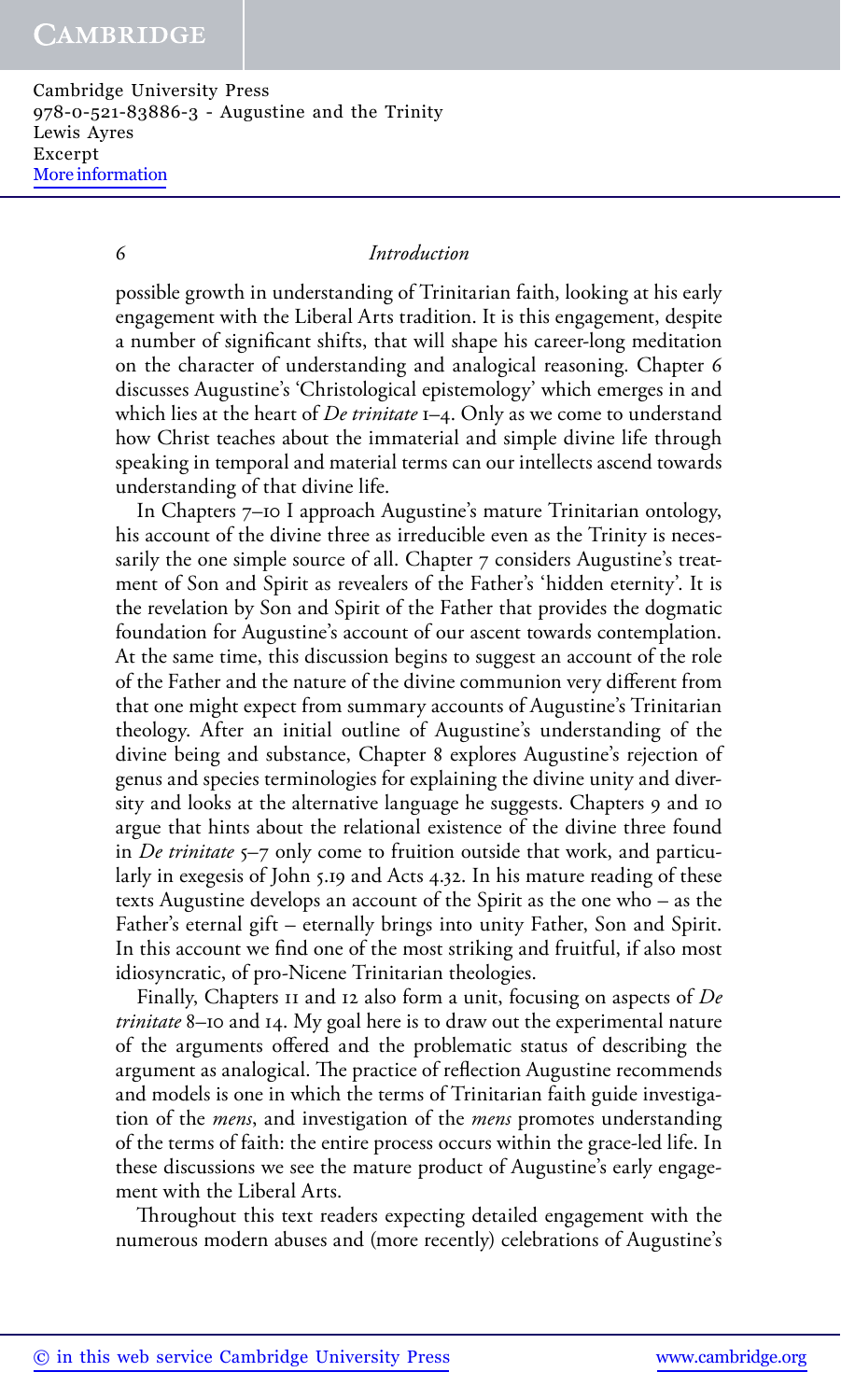#### *Introduction* 7

Trinitarian theology will be disappointed. I have also restricted my overt discussions of the great body of scholarly writing on Augustine's Trinitarian thought; I have purposely focused on exposition of his texts. Similarly, extensive discussion of Augustine's understanding of what has come to be termed 'selfhood' is also absent. Some of these discussions have been very useful, but I have wanted to resist diverting attention from Augustine's discussions of the Trinity itself. In the interests of retaining readers who may not be familiar with Augustine's texts – and those of the others considered through the book – I have also quoted a little more extensively than strictly necessary.

#### iii

In the preface to *Nicaea and its Legacy* I suggested that this treatment of Augustine would constitute a companion volume. While this is still the case, it is so in ways that may not be immediately clear. Most directly, I intend this book to offer an account of one of the most significant, idiosyncratic and compelling examples of pro-Nicene Trinitarian theology. In *Nicaea*, I argued for the importance of particular shared themes among pro-Nicene theologians and suggested the importance of further work on the relationship between different pro-Nicene traditions. This book offers both an example of how those themes are refracted by one particular author's work and thus something of how that author relates to his own tradition. Rather than assuming that Augustine is representative of 'Western' tradition, I suggest ways in which Augustine demonstrates common themes found in virtually all pro-Nicenes, ways in which Augustine shares themes with other Latin pro-Nicenes, and ways in which Augustine's developing theology separates him from those other groups. Of course, my own thinking about many of the questions in *Nicaea* has itself changed considerably over the past few years. It is my hope to produce a much larger and more comprehensive version of *Nicaea* at some point in the future.

In the second place, my intention is that this book model aspects of the theological practices I commended in the last chapter of *Nicaea* (and which are for the most part a selection of those used by many other historical theologians). Frequently it has been the more polemical aspects of that discussion that have caught the attention of readers.3 Without much

<sup>3</sup> For further discussion of *Nicaea*, see the papers contained in a special edition of *HTR* 100/2 (2007).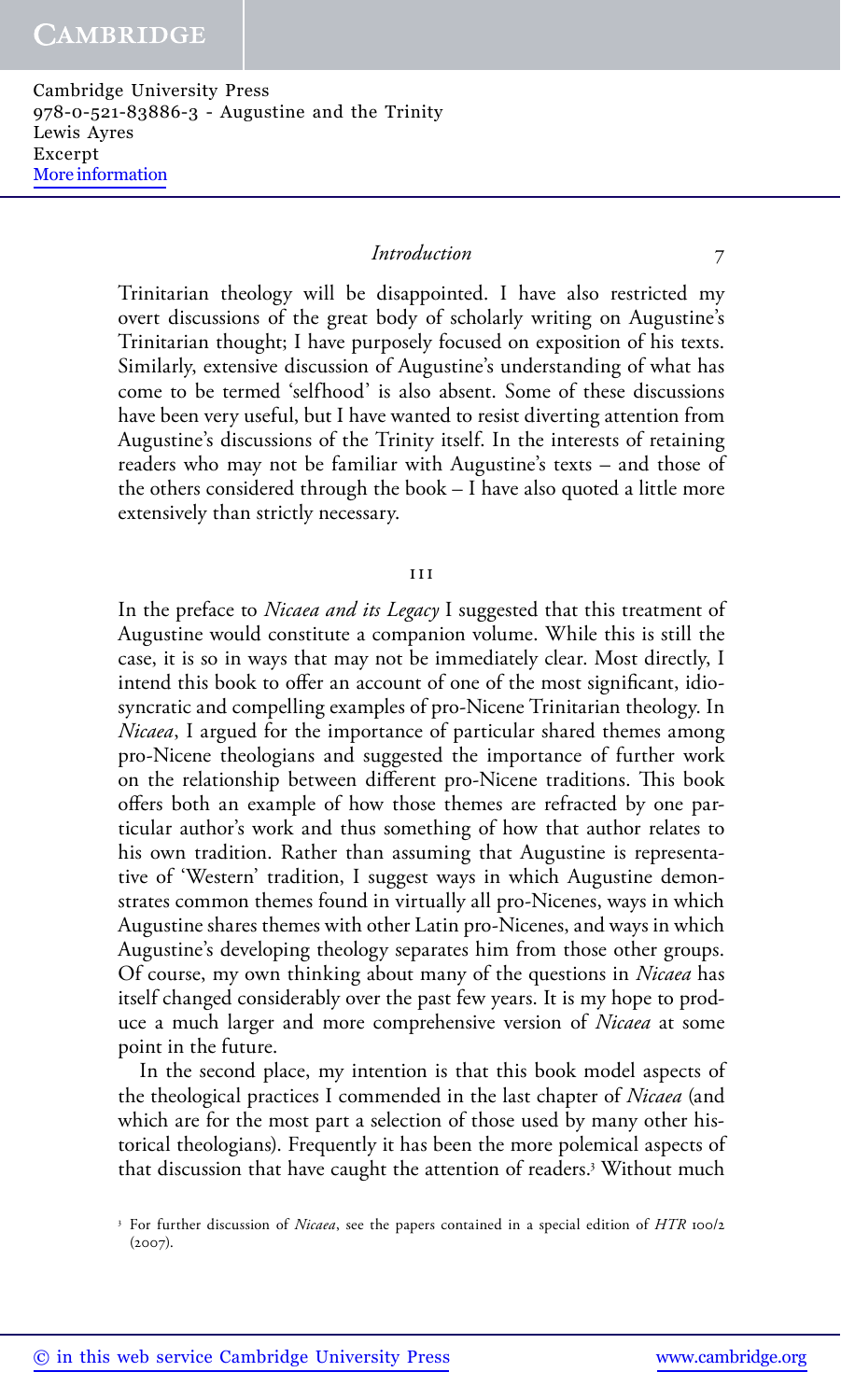## 8 *Introduction*

overt discussion my hope is that the patterns of attention to Augustine's texts I show here give further indications of how I think some of the positive aspects of that earlier discussion might be borne out.

One aspect of that earlier discussion hidden, I suspect, by the broad nature of my argument about the structure of modern 'systematic' theology, was my statement that I did not think I was offering a dense vision of what theology should 'look like'. While I think I can isolate some of the factors that have made modern systematic theology engage the legacy of Nicaea so thinly, I do not think that we can pretend that we can practise theology simply as Christians did in the late fourth and early fifth centuries. In part, this is so because of some significant differences in the social contexts and structures within which we practise. In part, it is so because Christians (at least those who accept the Spirit's guidance of the Church in the ways at which I hinted there) find themselves at the end of much further definition and discussion of the structure of our basic dogmas and mysteries. In part, it is so because our adaptation of Nicene theological practices should, I suggest, sit alongside our adaptation of some forms of modern historical consciousness. We need to learn a different plurality of reading practices than that which the ancients assumed.

In the context of such uncertainty about the practice of theology – and here it is important to remember that my fundamental concern is with our theological thinking about the most basic questions of dogmatic theology – what then should we do? One aspect of the answer to this question must be that we will not all do the same thing. Just as an author or teacher is most self-deluded when she imagines her book to be the only one on a putative reader's shelf, so we must think of multiple ways beyond modern theological practices. The ways in which I choose to practise as theologian and historian will not be the only game in town. It is against this background that I strongly suggest the importance of learning modes of close attention to those held up before us in the Church's memory. Eventually I will have to produce a longer study of how 'newness' enters theology, but for the moment it is necessary only to restate the principle suggested towards the end of *Nicaea*'s last chapter, that I see little need, in our attempts to understand the most basic articles of faith, for separate moments of 'historical' and 'systematic' theology. My own contribution to conversation about the future of dogmatic theology is to suggest that exploration of the Trinitarian theology of a figure such as Augustine necessarily combines fidelity to those the Church holds up before us in its memory with the arrival of newness into the world.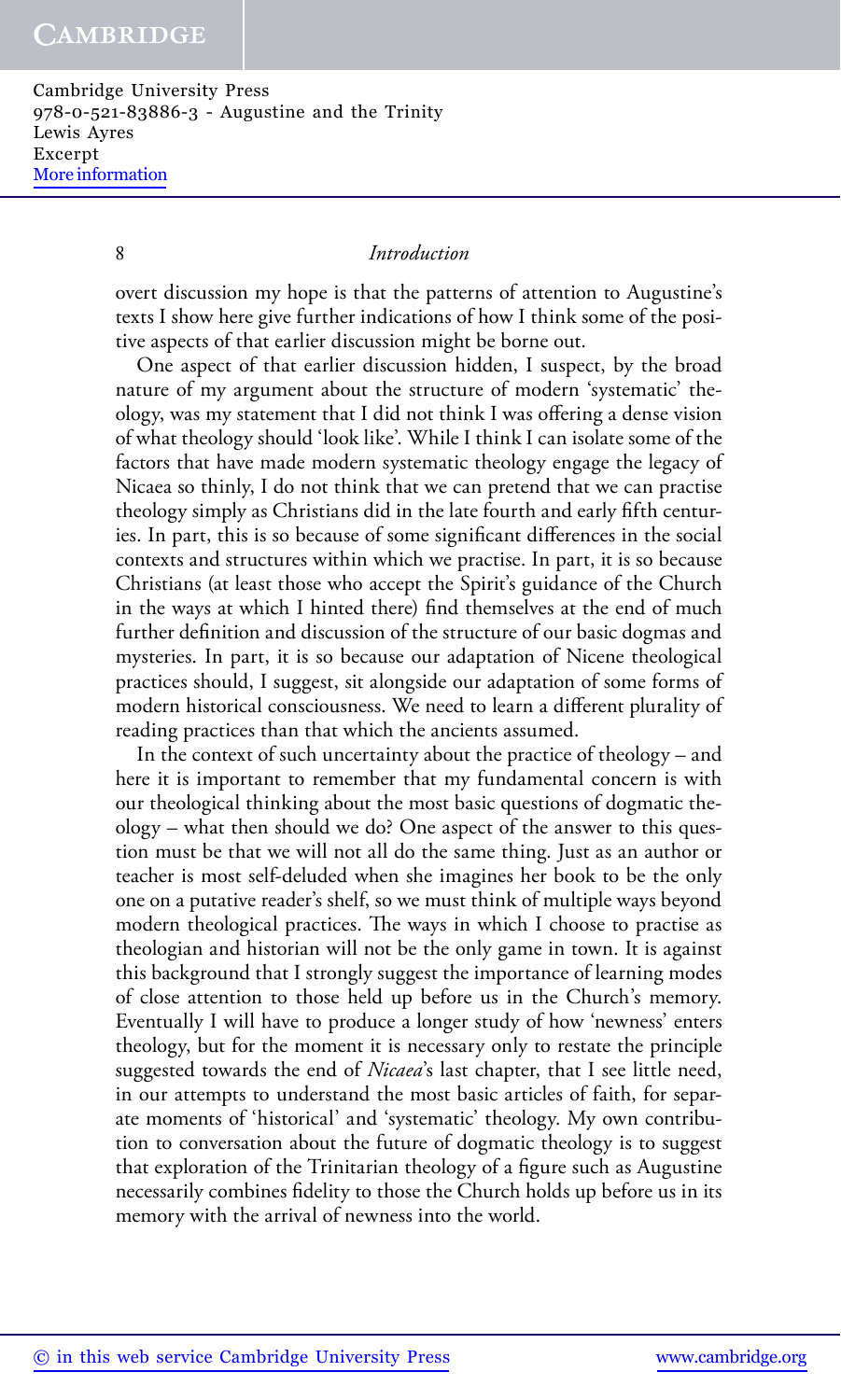## *Introduction* 9

It may also be worth saying that in any such longer study I would argue that the modes of attention and accountability to the past that a theologian ought to show should be understood not only as displays of appropriate scholarly commitment, but also as modes of prayer. Reverence for those held up in the Church's memory need not be an alternative to critical study, but a mode of testimony to the action of God in human lives that were always only on the path of sanctification: we may combine attention to the failings of those the Church holds up before us with confidence that their thought provides an ever-trustworthy point of reference in our own search to understand the faith. In other terms, attention to the surviving texts of an author is perfectly compatible with imagining those authors not to be dead, but as now living in and through the light of Christ. We imagine them now perhaps not as ever-present defenders of their works, but as aware of the failings of those very same texts, aware that all our searching is completed in final contemplation. Thus our historical investigations may be rigorous and searching even as we are guided towards these authors as constant foci for the attention. That attention rewarded is also of course the work of grace. If our historical work is of value in the struggle to understand what we believe then it is so as both our work and that of the Spirit:

When people see [your works] with the help of your Spirit, it is you who are seeing in them. When, therefore, they see that things are good, you are seeing that they are good. Whatever pleases them for your sake is pleasing you in them. The things which by the help of your Spirit delight us are delighting you in us. 'For what man knows the being of man except the spirit of man which is in him? So also no one knows the things of God except the Spirit of God.'4

<sup>4</sup> *conf*. 13. 31.46 (CCSL 27. 269).